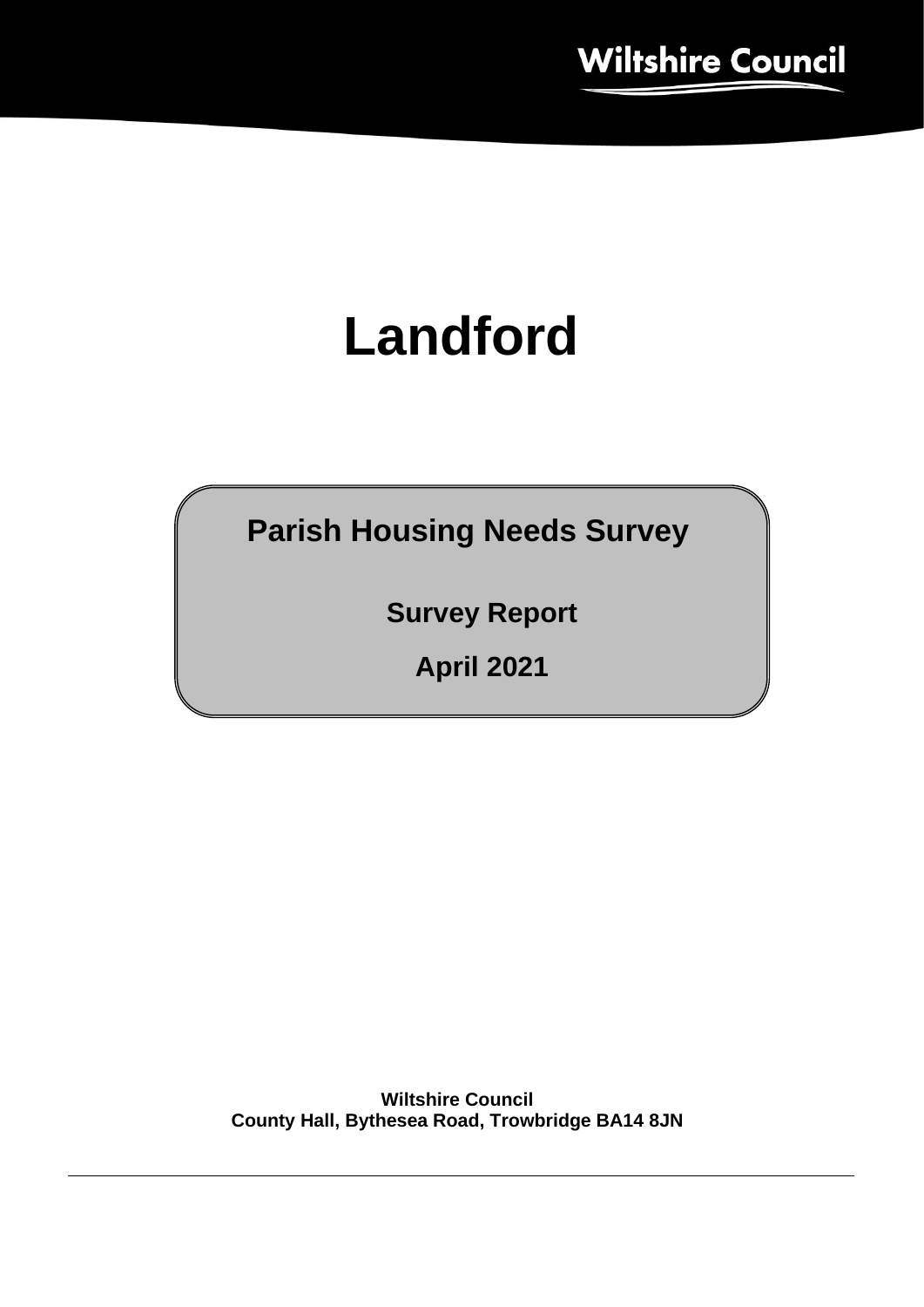## **Contents** Page

| Parish summary                                            | 3  |
|-----------------------------------------------------------|----|
| Introduction                                              | 3  |
| Aim                                                       | 4  |
| Survey distribution and methodology                       | 5  |
| Key findings                                              | 5  |
| Part 1 – Households currently living in the parish        | 5  |
| Part 2 – Households requiring accommodation in the parish | 13 |
| Affordability                                             | 19 |
| Summary                                                   | 20 |
| <b>Recommendations</b>                                    | 21 |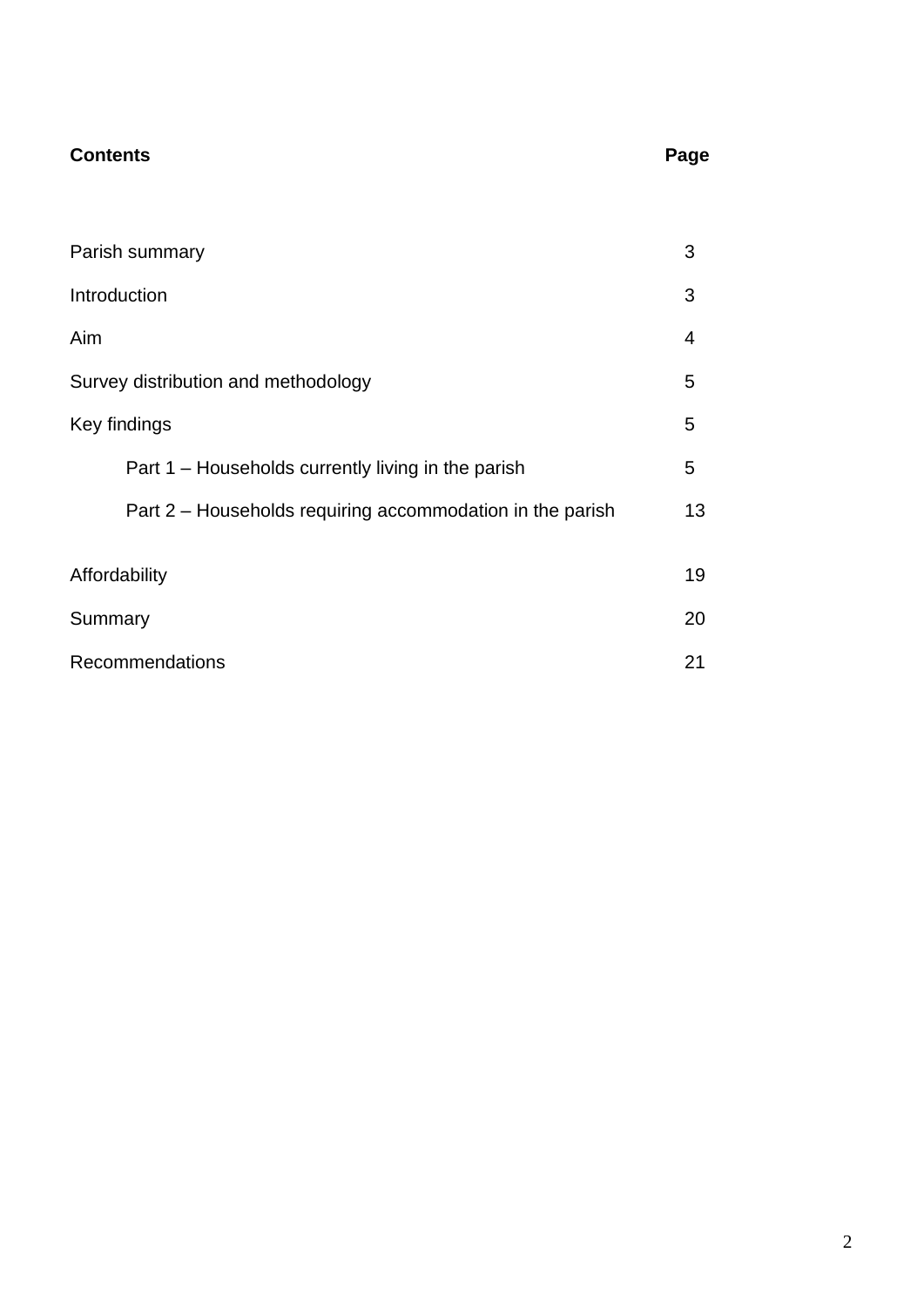#### **1. Parish Summary**

The parish of Landford is in the Downton Community Area within the local authority area of Wiltshire.

Landford is situated in the southeast corner of Wiltshire, bordering Hampshire and the New Forest, and lies halfway between the cities of Salisbury and Southampton. The parish contains several villages, which being rural in nature, do not have a centre as such. These include Landford, Nomansland, Hamptworth and the separate hamlet of Landford Wood. The majority of the parish lies within the New Forest National Park. For the purposes of this report data is taken from the 2011 census prior to the boundary change in 2017. This 2011 census identifies approximately 465 dwellings with a total population of 1271 persons. Since the boundary change in 2017 a further 350 dwellings have been transferred to the parish.

Most of the population is served by doctor's surgeries in either neighbouring Whiteparish or Downton, each with their own pharmacy. The main bus route between Salisbury and Southampton passes through Landford, and there is a further 'shopping' service between the parish and Romsey on three days of the week. There is a primary/junior school within the parish and secondary education is provided by schools in either Downton or Salisbury. Other facilities include a pre-school, village shop/post office, farm shop, three halls for public hire including the sports hall, two recreation grounds that include children's play areas and sports pitches, three public houses, four places of worship and a large residential home. The various halls and recreation facilities attract many and varied groups, clubs, activities and voluntary services, creating a vibrant community spirit. Local parishioners produce a monthly parish magazine, and an annual village directory that is delivered to every household in the parish. There are also active social media groups including two local Facebook sites and the Landford Parish Council Facebook group for communication.

#### **2. Introduction**

In Summer 2020, Wiltshire Council's Residential Development Project Managers discussed carrying out a rural housing needs survey with Landford Parish Council, to establish if there was a proven need for affordable housing in the parish, and potentially to use the findings of the survey to inform the parish plan.

Such surveys assist officers in identifying those areas with the greatest housing need so that scarce financial resources can be put to best use.

Experience has shown that these surveys need to be carried out at regular intervals if the results are to remain relevant in identifying trends.

- The Residential Development Project Managers are employed by Wiltshire Council's Housing Residential Development Team to assist in the delivery of new affordable housing.
- The Residential Development Project Managers work closely with rural communities, housing associations, local authorities and landowners to meet the affordable housing needs of rural communities.
- The survey is funded by members of the Wiltshire Rural Investment Partnership (WRIP).<sup>1</sup>

<sup>1</sup> The members of WRIP that contribute to the survey funding are Wiltshire Council and six Registered Providers of social housing (housing associations) - Aster, GreenSquareAccord, Guinness, Stonewater, Selwood Housing and White Horse Housing Association.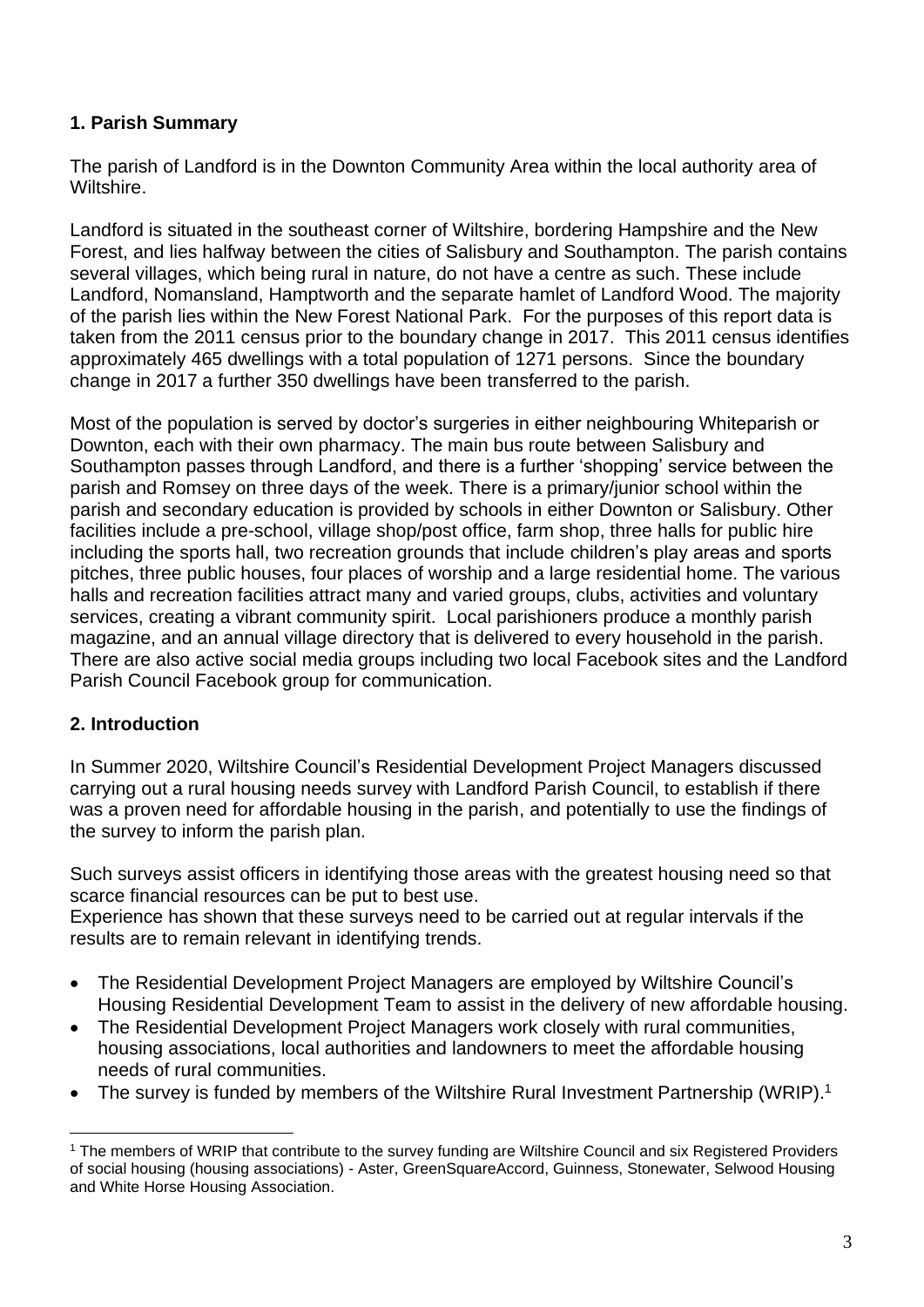• The Wiltshire Rural Investment Partnership brings together representatives from the residential development, economic development, regeneration, spatial planning and enabling teams of Wiltshire Council together with Registered Provider [housing association] partners and Homes England to enable and promote the sustainable delivery of new build housing in the rural communities of Wiltshire.<sup>2</sup>

#### **3. Aim**

The aim of carrying out the survey is to investigate the affordable housing needs of local people (or those who need to live) in Landford parish.

- 'Housing need' can be defined as the need for an individual or household to obtain housing that is suitable to their circumstances.
- It implies that there are problems or limitations with the household's current housing arrangements and that the household is unable to afford or to access suitable accommodation in the private sector.
- Such problems may be concerned with housing costs, size, location, layout, state of repair, or security of tenure either immediately or in the future.

<sup>2</sup> Para 1.1, 'Purpose', *Terms of Reference for the Wiltshire Rural Investment Partnership*. Full WRIP membership: Wiltshire Council, Aster, White Horse Housing Association, GreenSquareAccord, Guinness, Stonewater, Selwood Housing, Homes England, and the Wiltshire Community Land Trust.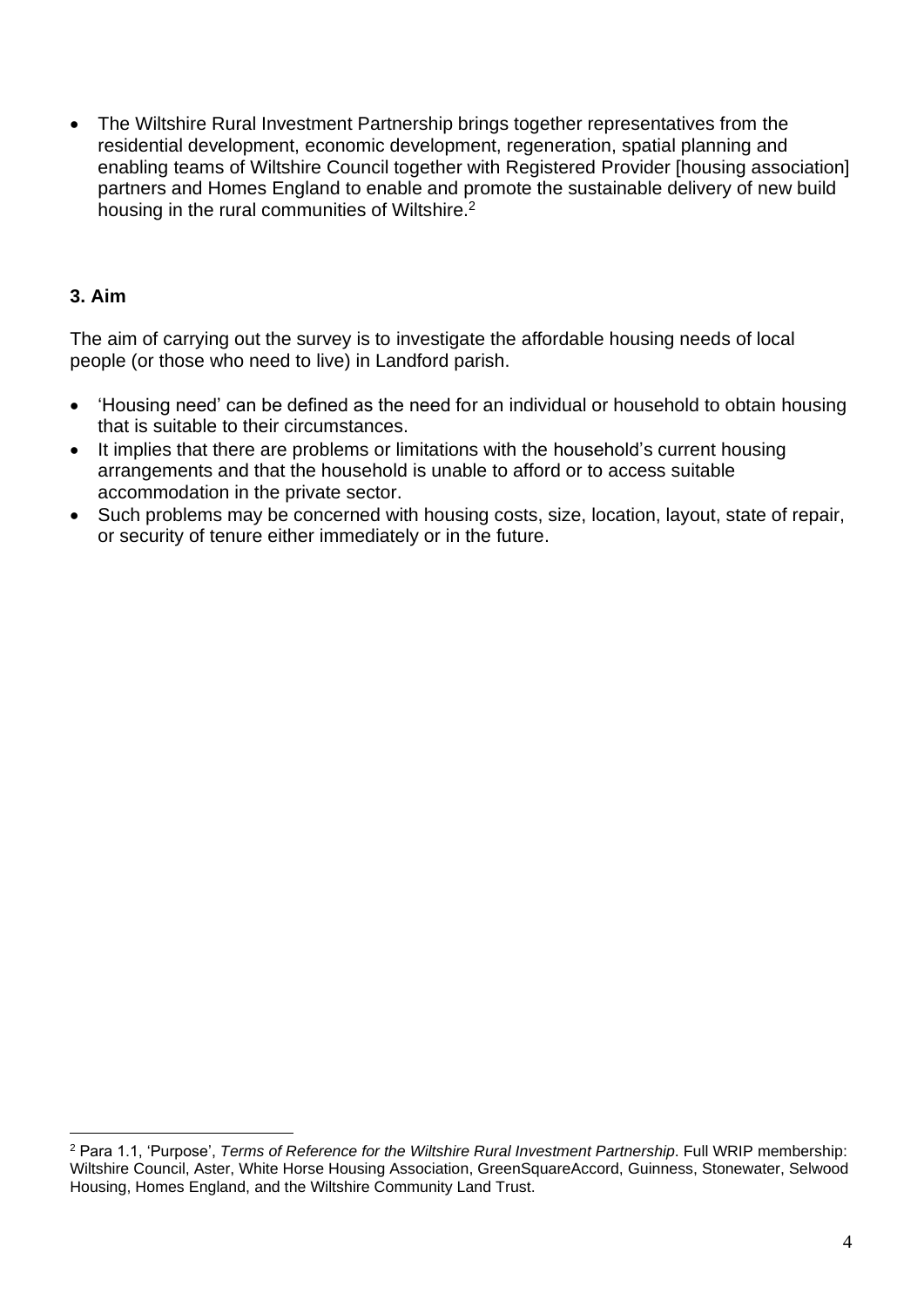#### **4. Survey Distribution and Methodology**

In order to carry out the housing needs survey, questionnaires were made available on the  $4<sup>th</sup>$ January 2021 both online and in paper format for distribution.

To encourage a good response, households were given a pre-paid envelope in which to return the completed survey or asked to compete the survey online. The council applies the data protection policy to responses, ensuring that all survey responses remain anonymous.

Residents were asked to complete the survey by 8<sup>th</sup> February 2021. The forms were recorded and analysed by the Service Development Officers at Wiltshire Council.

- A total of 505 paper questionnaires were provided to the parish of these only 200 could be delivered to households due to the COVID 19pandemic lockdown. Remaining households were encouraged to complete the survey online.
- Everyone was asked to complete the part one form.
- If a household considered itself in need, or likely to be in need, of affordable housing now or in the near future, it was invited to complet part two of the form.
- There was a good response rate of 33% with 168 replies received.
- This report describes the views only of the residents who returned the questionnaires and these views may not be representative of the wider population of Landford.
- 40 responses were made online.

#### **5. Key Findings**

This report is divided into two parts. The first section looks at existing households in the parish in order to provide a description of the current housing in Landford and housing preferences into older age. This section also describes the levels of new housing, if any, that would be supported by respondents to the survey.

The second section examines the households who have declared a need for new housing in Landford. The section begins by describing the overall need for both market and affordable housing in the parish. A financial assessment is then made in order to determine the numbers of households who have a current need for new affordable housing. The results of this assessment are summarised in the recommendations of the report (Section 8).

#### **Part One – Households currently living in the parish**

The first question asked on the survey was 'what is your households' connection to the parish'. 96% of those who replied said that it was their main home, 6% worked in parish and 1% said they do not live in the parish, but family members do. More than one option could be selected.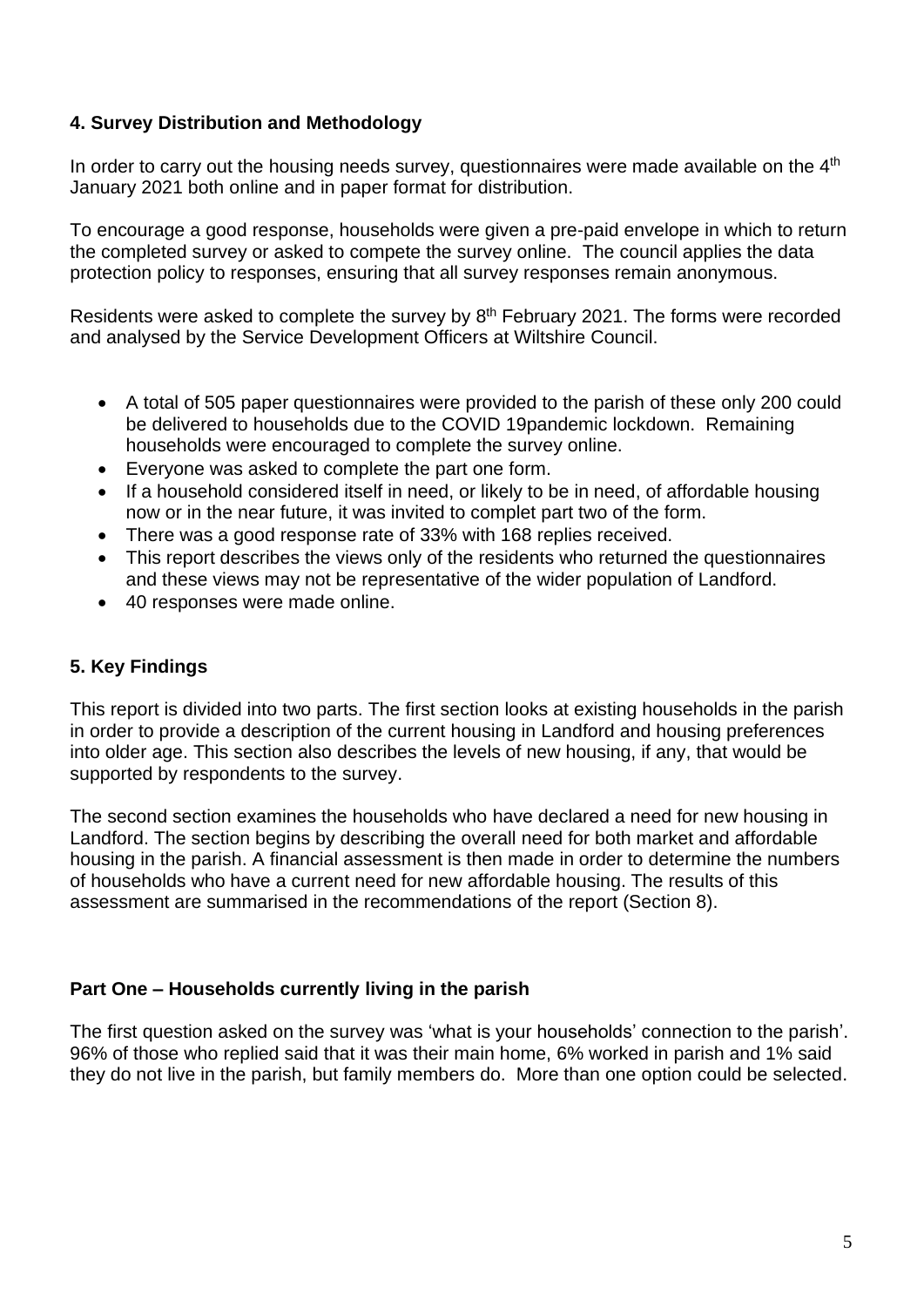The 2011 Census data for Landford indicates that 88.6% of households in the parish were owner-occupying, 2.2% were renting from social landlords, 8.2% were privately renting, 0.1% living in shared ownership and 0.9% of households were living rent free.<sup>3</sup>

The chart below shows the tenure of respondents to the survey. The majority (81%) of respondents were owner-occupiers, while 1% of respondents were living in shared ownership properties, 14% were renting from a private landlord or letting agency and 4% living with family/friends. No respondents were living in accommodation tied to their employment, and no respondents were living in a tenure described as 'other'. These results indicate a bias in the survey responses toward those living in owner-occupied homes and the rest of this section should be read with this in mind.



#### **Chart 1**

<sup>3</sup> <http://www.nomisweb.co.uk/>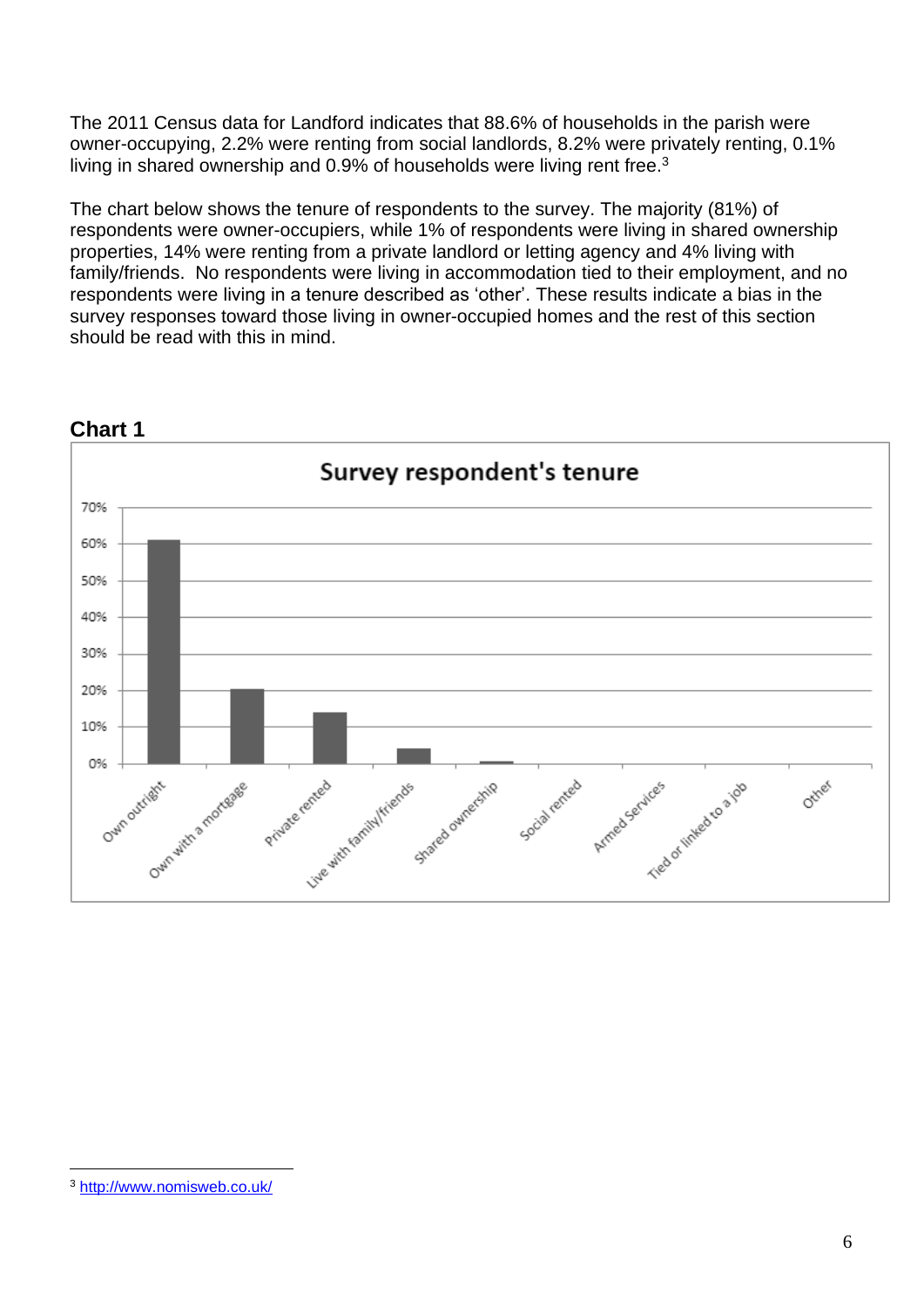The chart below indicates the length of time that respondents have lived in their current home. It shows the majority of people who responded to the survey have lived in the parish for more than ten years, which is appropriate for the high levels of owner occupation among survey respondents:



#### Chart 2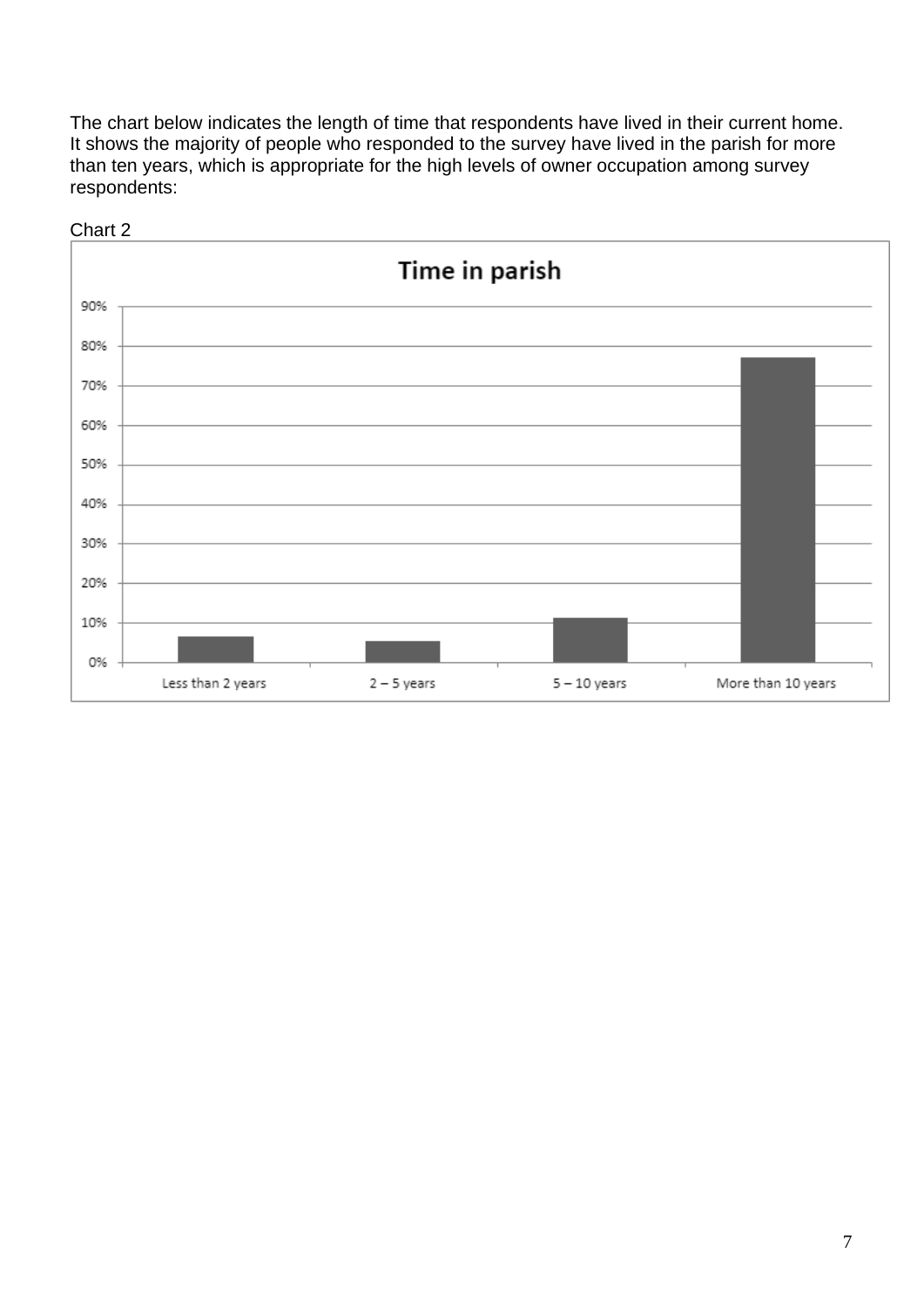The spread of ages recorded in the survey indicates that nearly half of respondents (42%) household members were aged 65+ and a further 43% of respondents were aged 45-64. Only 13% were aged 18-44, 1% of respondents did not declare their age.



Respondents were asked how many children aged between 10 and 15 live in your home. Out of the 168 households 28 households have children in this age range.

Many respondents to the survey lived in large family homes, with 12% of respondents having five or more bedrooms in their property, 40% lived in four-bedroom homes, 35% had three bedrooms, 9% two bedrooms and 3% of respondents lived in homes with one bedroom. A very small percentage (1%) did not answer the question.

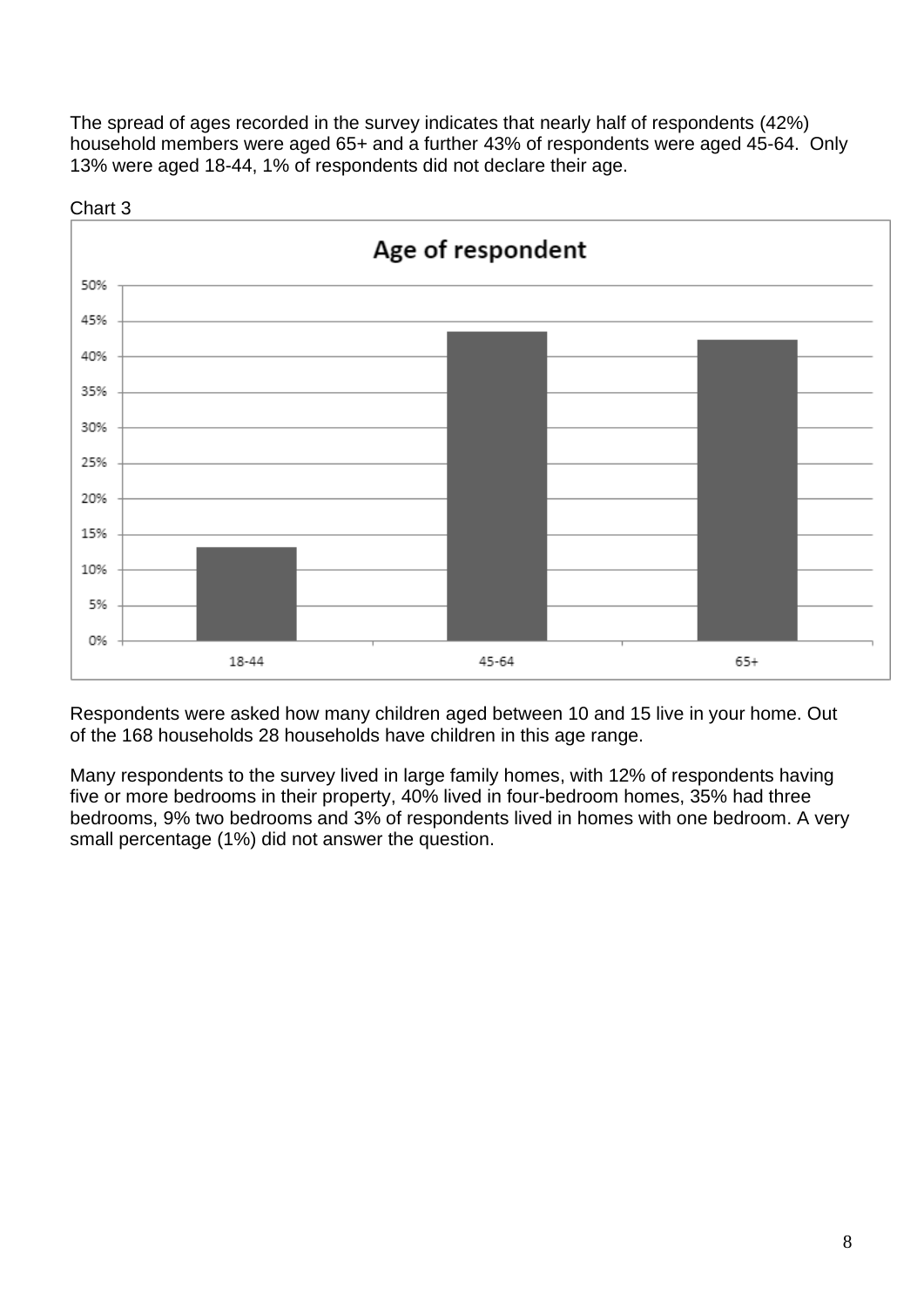



The above chart indicates that whilst 53% of those respondents who wish to remain in the parish would not consider moving or downsizing, 47% are not sure they would remain in their current home.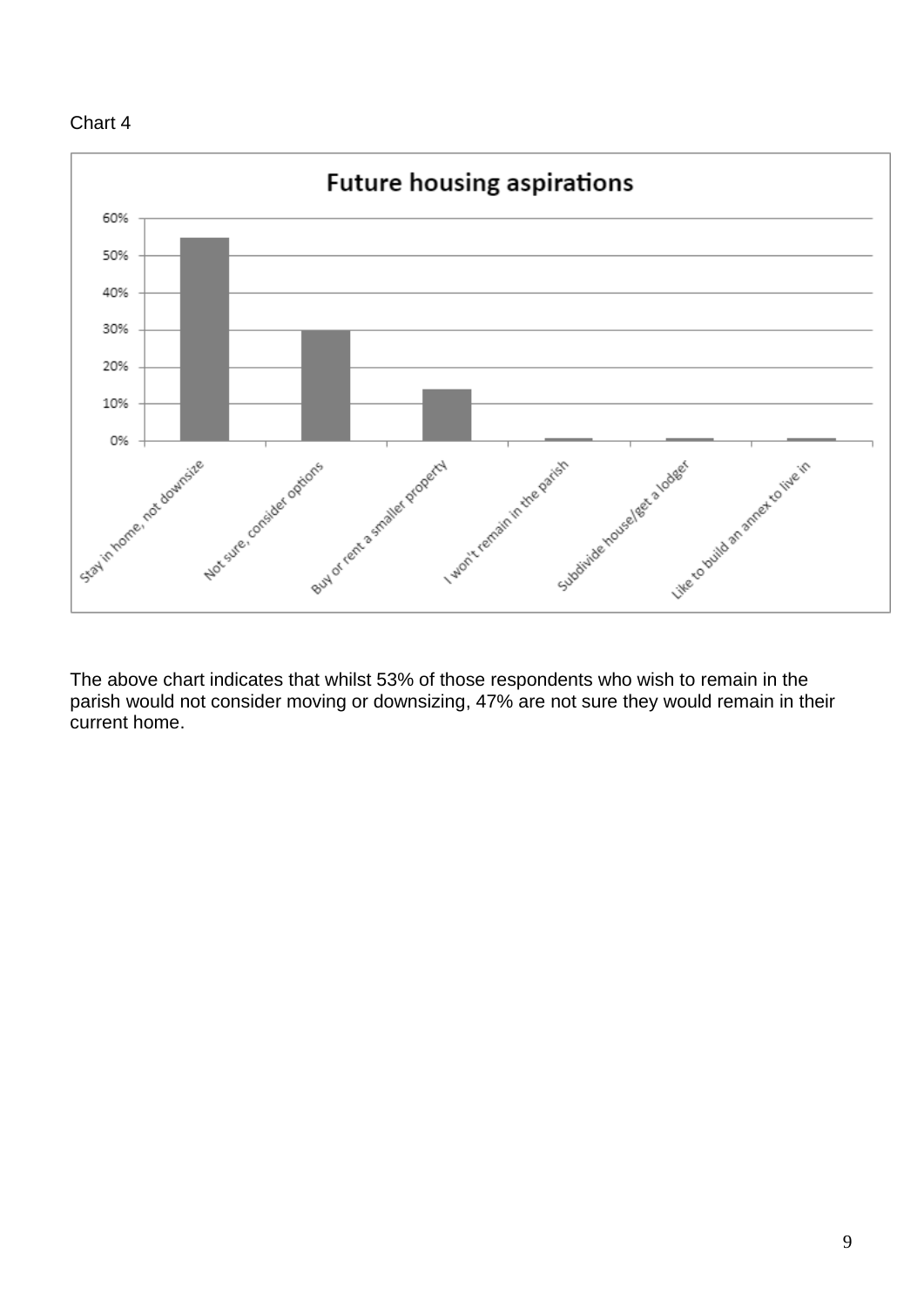



The preferences of those respondents who would consider down-sizing are shown in chart 5.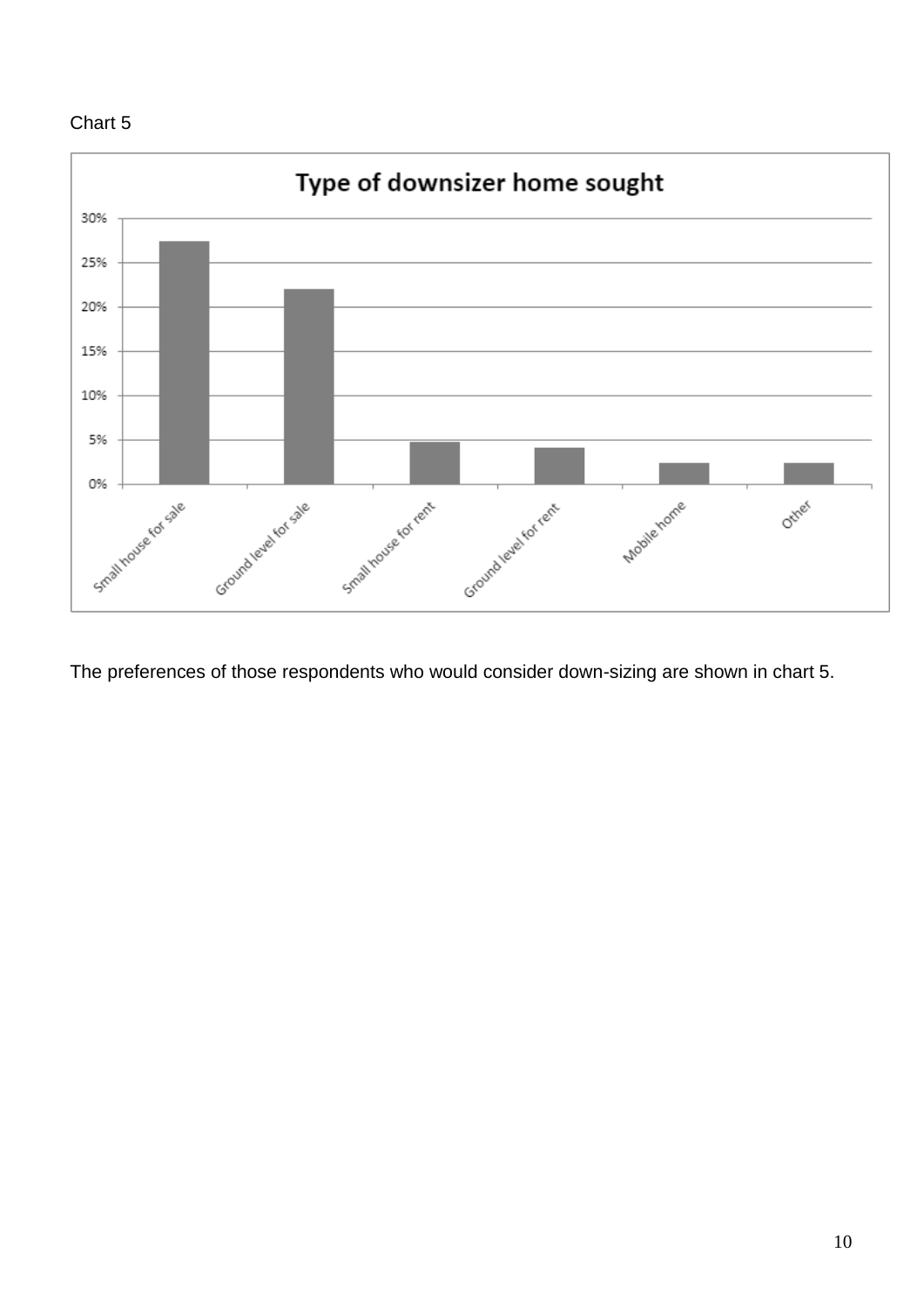Respondents were then asked how many new homes they would support being built in the parish. Just over half of respondents (57%) were in support of some new housing in Landford, with the most popular option (26% of respondents) being for between eleven and twenty new homes. 16% of respondents were opposed to any new housing in Landford parish.



#### Chart 6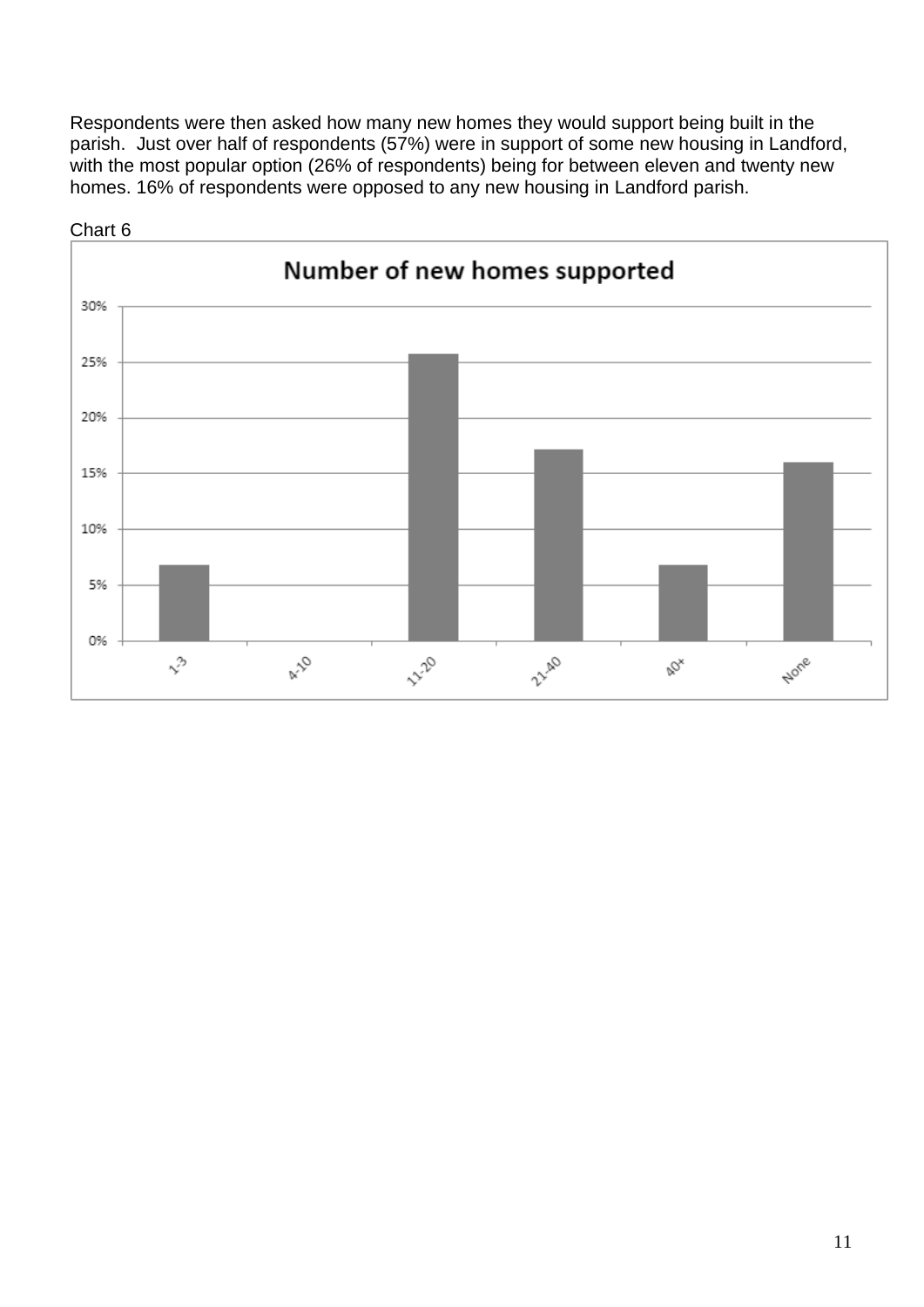Respondents to this section were asked what types of housing development they would support.

The types of open market homes considered most needed in Landford by the survey respondents were homes for purchase (54%), extra care/sheltered (39%) homes to rent (34%) and self-build/custom build (33%). More than one answer could be given:



Chart 7a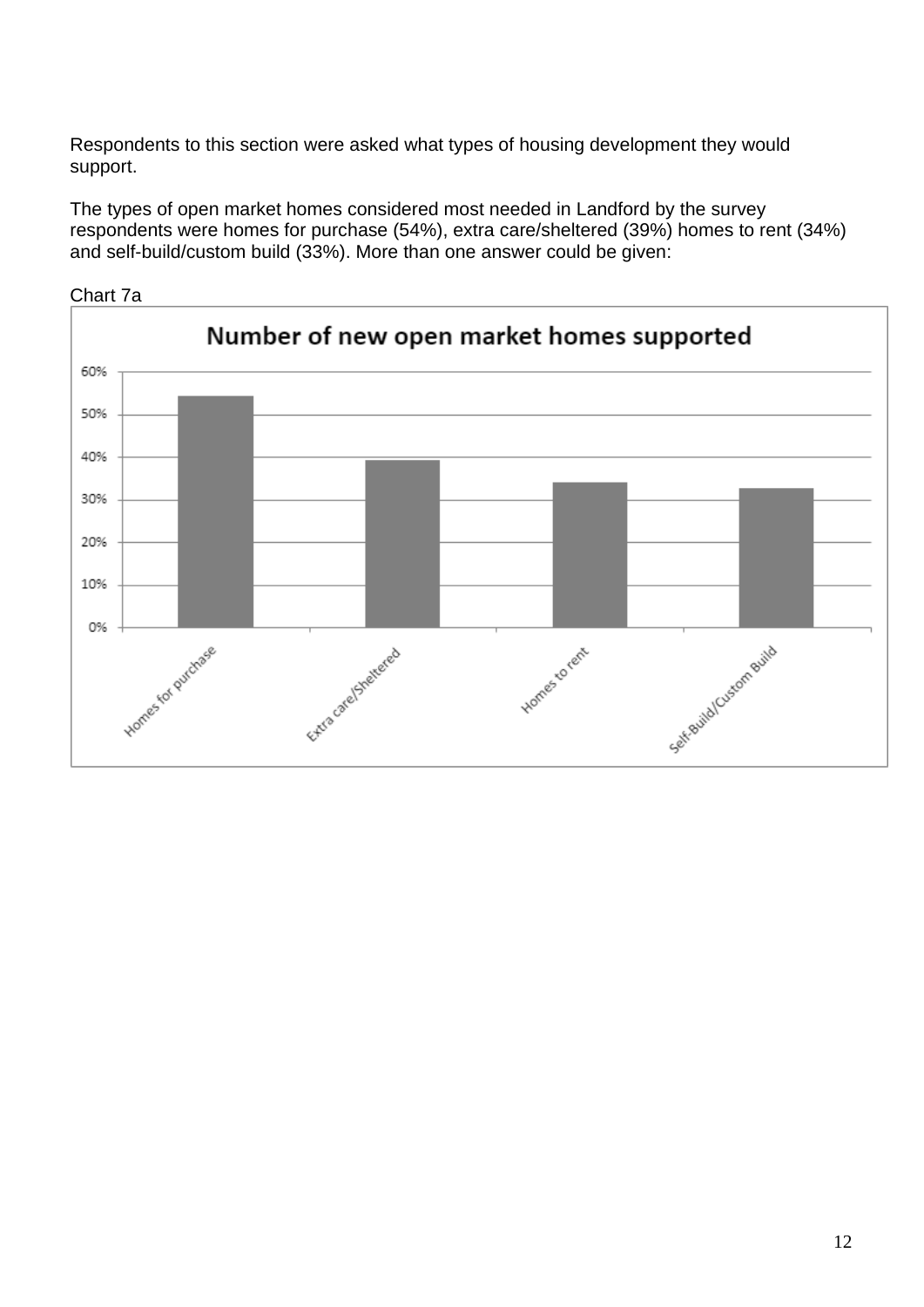The types of affordable homes considered most needed in Landford by the survey respondents were starter homes for purchase (51%) and entry level homes to buy (41%), more than one answer could be given:



Chart 7b

### **Part two – Households requiring accommodation in the parish**

This section of the report looks initially at all the responses to section two of the survey in order to give a broad picture of the need for both market and affordable housing in the parish. A financial assessment and an evaluation of the current affordable housing in Landford are then made in order to describe in more detail the need for specifically affordable (i.e. non-market) housing.

Thirty-Five respondents replied to this section of the survey, indicating their need for housing in Landford. The most frequent reasons given for needing to move were respondents currently living with their families but wanted to live independently in the parish (twelve households) home too big and need to downsize (seven households) and housing costs are too expensive (seven households). Other reasons included currently renting and would like to buy, unable to manage in current home or need to move for social, welfare or medical care are all further examples. More than one answer could be given.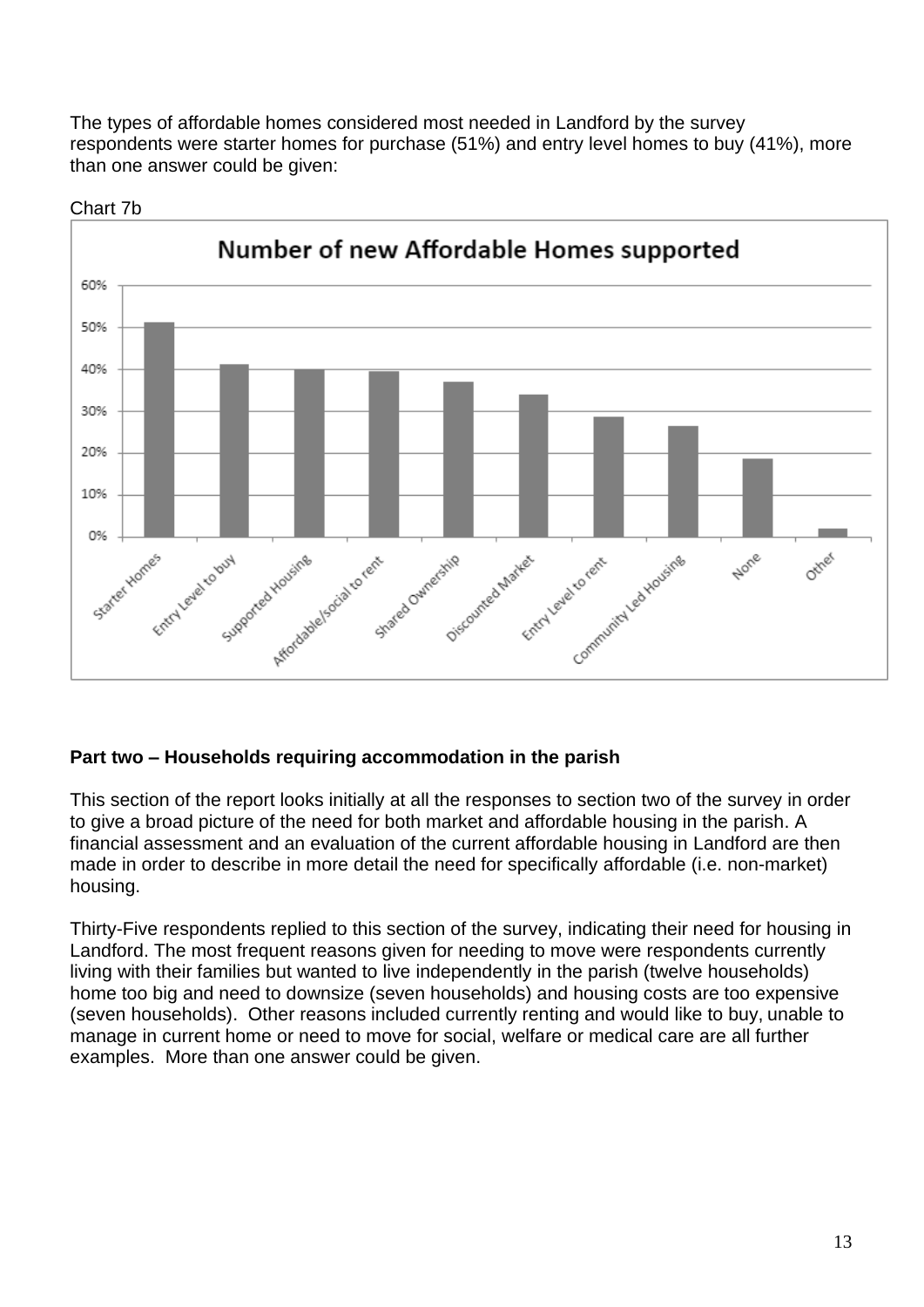The respondents requiring accommodation in the parish were asked what type of open market tenure they sought. The expressed need was for all types of tenure, with homes for purchase on the open market the most desired. Households could indicate more than one response:



Chart 8a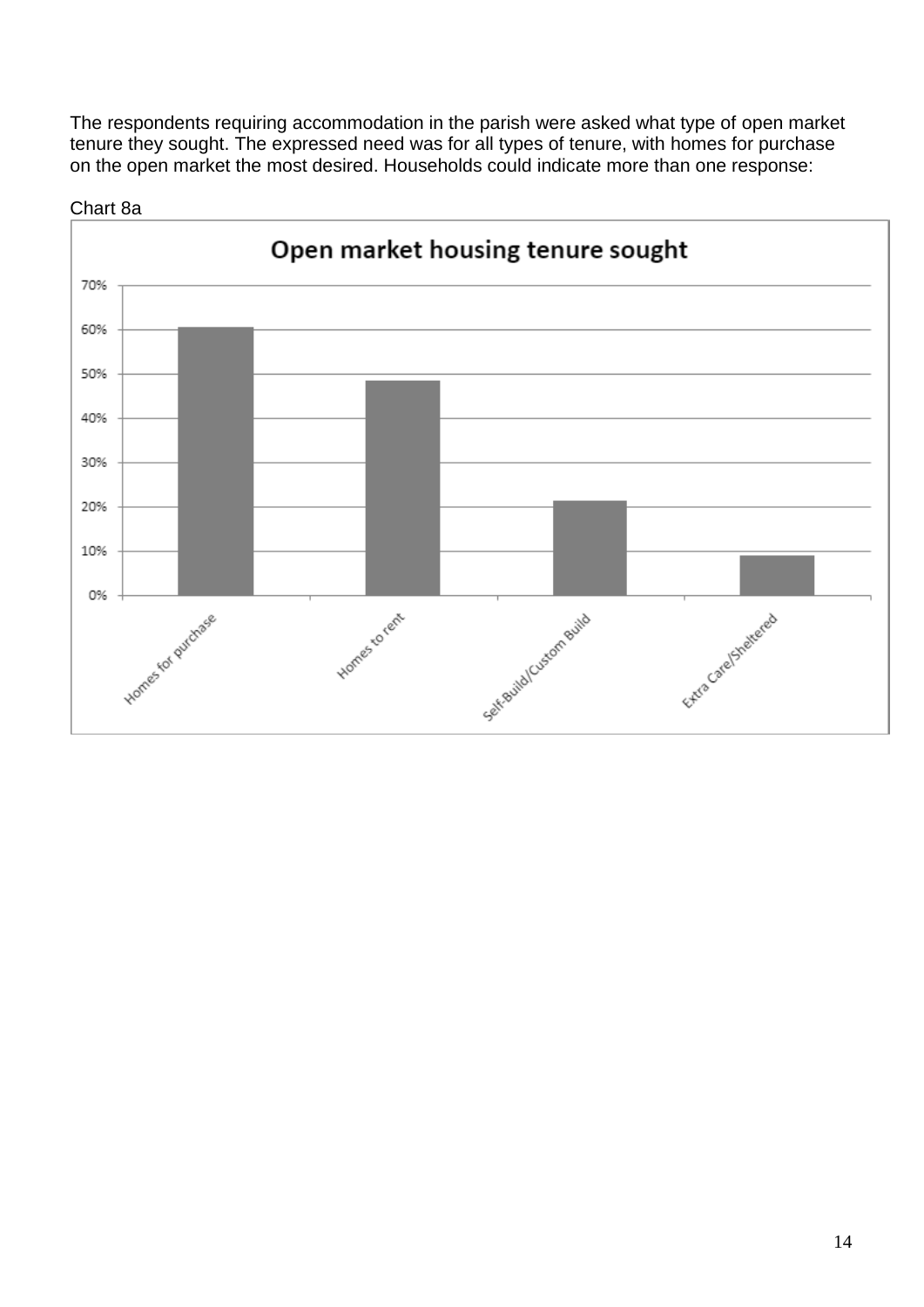The respondents requiring accommodation in the parish were asked what type of affordable housing tenure they sought. The expressed need was for all types of tenure, with affordable/social homes to rent the most desired. Households could indicate more than one response:



#### Chart 8b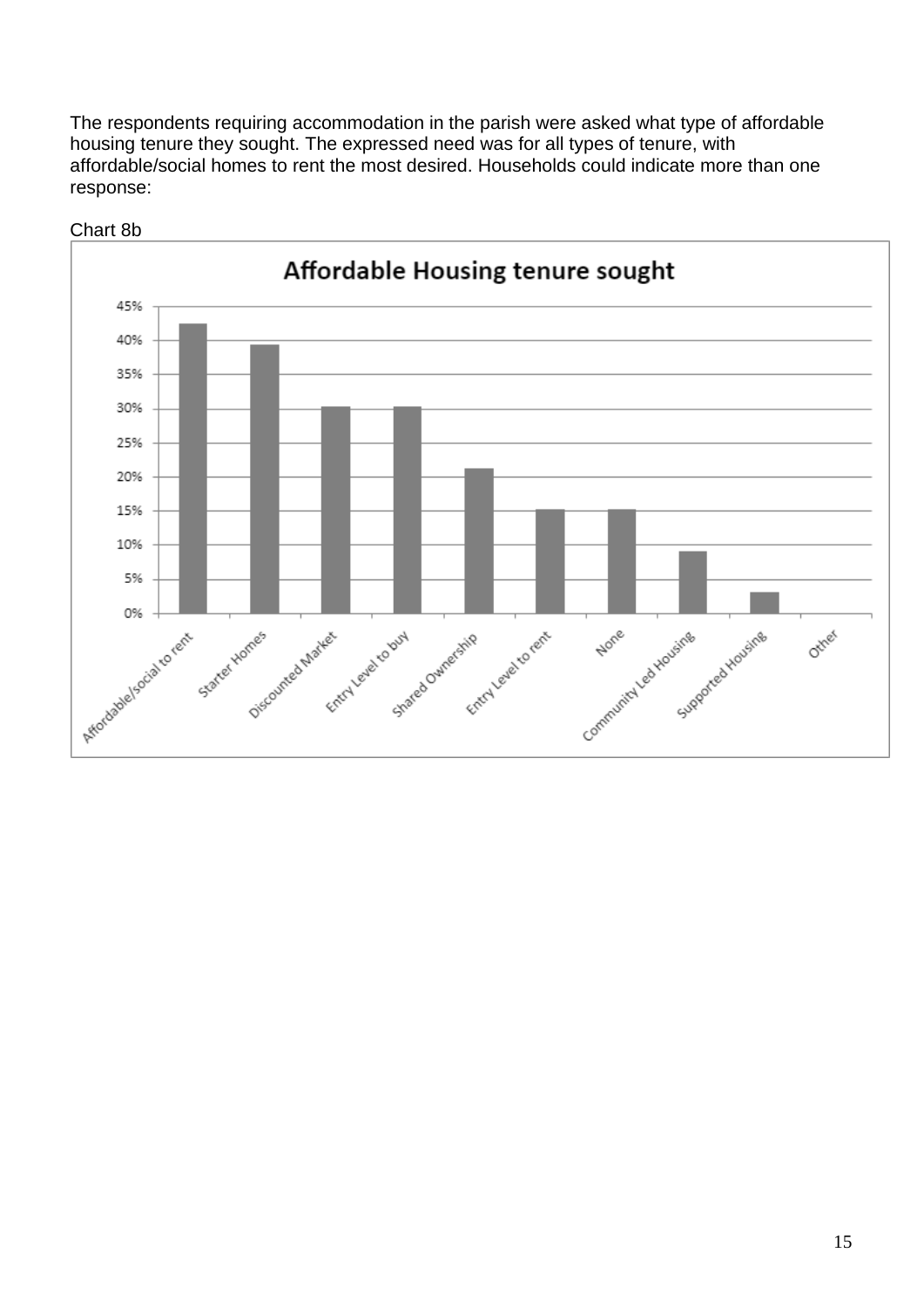Respondents to this section were also asked what type of housing they required. The most sought-after type was a house. Full responses are given in the chart below (more than one answer could be given):



#### Chart 9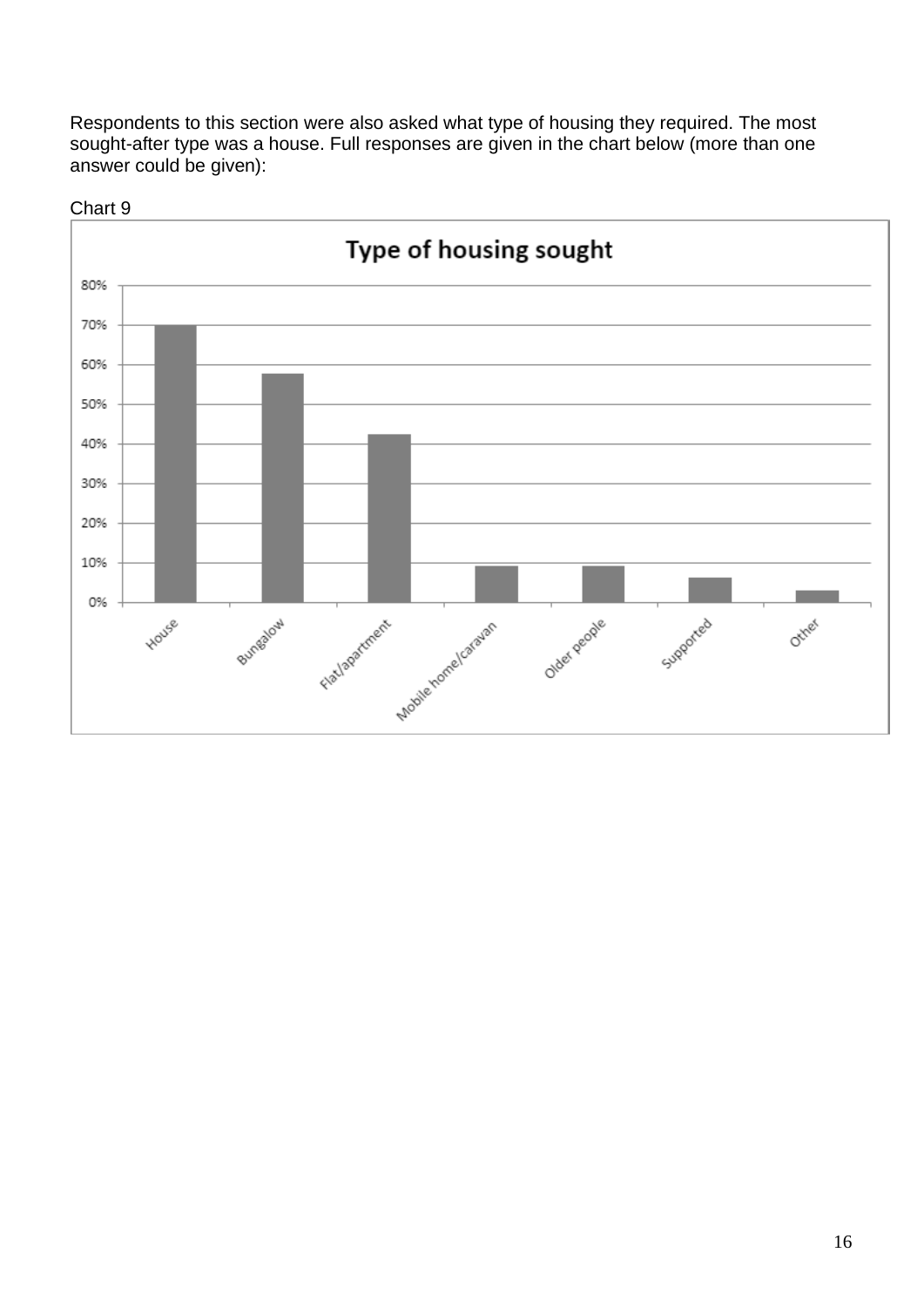In terms of size, the most popular option was for two-bedroom homes at 61%, and respondents also expressed a need for properties with one, three and four bedrooms. No need was declared for studio (bedsit) or homes with five or more bedrooms:



#### Chart 10

The respondents were then asked if there was existing suitable accommodation in the parish to move into, to which nineteen responded no, thirteen selected don't know and two said yes. One did not answer this question.

In order to assess the need for **affordable** housing in Landford, it is necessary to consider the equity, income and savings levels of respondents. Please note that due to the need to preserve the confidentiality of respondents, only a short summary of the financial assessment is presented below.

Eighteen of the households responding to this section of the survey reported having equity in an existing property. Estimated levels of savings among the respondents was mixed, with savings declared of between £2,500 and £90,000. Fourteen households did not declare savings but of those savings declared the average level was £34,690. Income levels were relatively healthy with thirty-one households declaring a household income. Seventeen households reported gross incomes of less than £25,500pa, while ten reported a gross household income between £27,500pa and £50,000pa. Four households reported a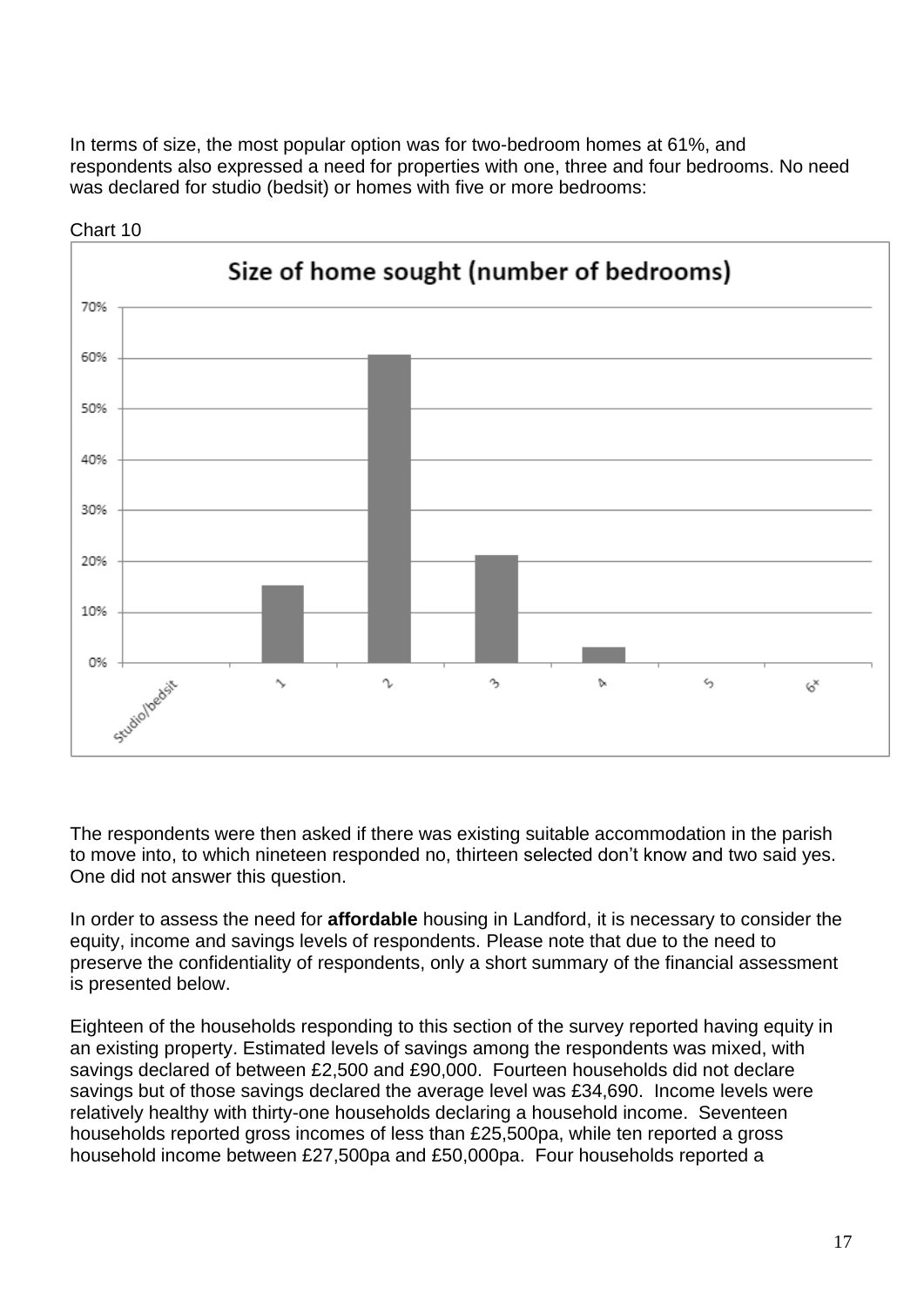household income of over £60,000pa. The median gross income reported by those thirty-one respondents was £28,225pa.

Comparing income, savings and equity levels with affordability in Landford suggests that **ten** of the thirty-five households would require public assistance in order to achieve their required housing and so would be considered 'in housing need' as defined in Section 3 of this report. These households inform the recommendations of this survey for new affordable housing in Landford, presented in Section 8.

The remaining twenty-five households can be broken down as follows.

Eleven households who currently own their properties and live in Landford expressed a desire to downsize and purchase smaller accommodation for example bungalows or smaller houses. A further four households who also owned their properties expressed a desire to purchase in the parish with an interest in self/custom build properties, bedroom sizes ranged from two to four bedroom homes. On assessing levels of equity, savings and income, an open market purchase was achievable to all of these households.

Seven households specified that they would like to purchase only or have shared ownership in a new home. However, on assessing levels of savings, income and accounting any debt declared these households aspirations were unachievable and would also not pass an affordability test for low cost home ownership. In these instances, it would be recommended that these households seek further financial advice and in addition discuss any housing needs with Homes4Wiltshire/Housing register staff. Although some households would be considered adequality housed it is possible that on further assessment they may qualify for the open market register. As such the Parish Council would be encouraged to ask residents to discuss their situation further with housing allocation/Homes4Wiltshire staff.

Two households completed section two although they were not requesting alternative accommodation but further expressing their views that they would not support any new building in the parish.

One household expressed a desire to rent a home in the private rental sector only, this household expressed a need for a three-bedroom home.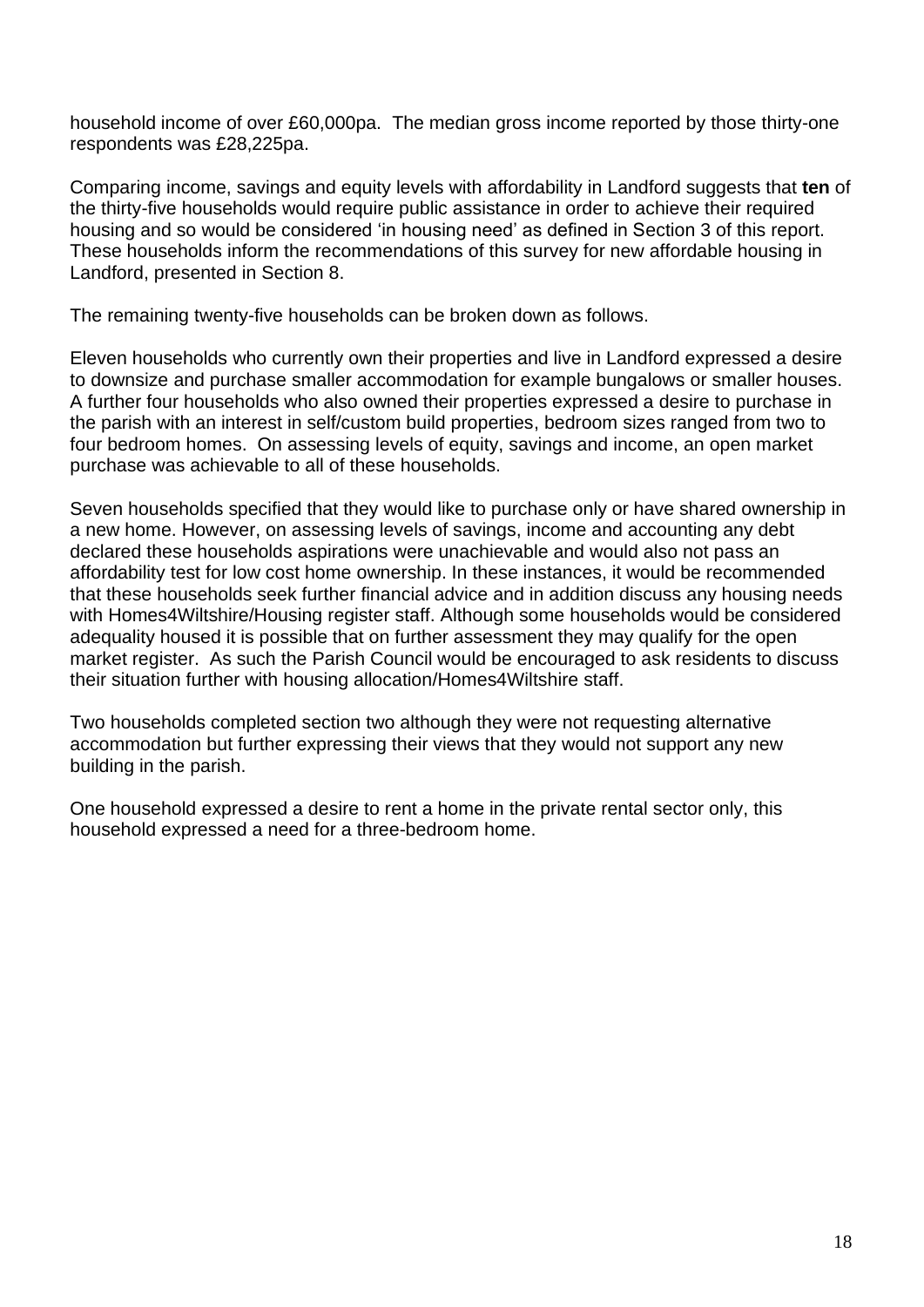#### **6. Affordability**

In order to investigate affordability, further research has been carried out on house prices in the area.

It is possible to estimate the average property prices in the Landford area.<sup>4</sup>

| <b>Property Type</b> | <b>April 2021</b> |
|----------------------|-------------------|
| Flat                 | £200,250          |
| Terrace              | £291,339          |
| Semi Detached        | £316,104          |
| Detached             | £606,931          |
|                      |                   |

#### **Example calculation for a mortgage**

Typically, a household making an application can obtain a mortgage of 4.5 times their annual income. Households would generally expect to need a deposit of around 15% of the total price.

If an average terraced property sold in Landford cost £291,339 then a household may require £43,701 as a deposit. Annual household income would have to be at least £61,910. The Annual Survey of Hours and Earnings indicates that the gross annual median income of employed persons in Wiltshire in 2020 was £29,895. 5

#### **Example calculation for a Shared Ownership scheme**

A household eligible for a home offered under the Shared Ownership scheme has the potential to buy a share in a property between 25% - 75% of the purchase price and then pay a low-cost rent on the remaining share. A mortgage deposit of 5-10% of the value of the share will be required.

An average terraced property to the value of £291,339, for a shared ownership property with a 25% (£72,385) share may require a 10% mortgage deposit of £7283 with rent to pay on the remaining share of £218,504 which could be approximately £455per month excluding any service charges or ground rents.

<sup>4</sup> House price estimates from **[HM Land Registry Open Data](https://landregistry.data.gov.uk/app/ppd/?et%5B%5D=lrcommon%3Afreehold&et%5B%5D=lrcommon%3Aleasehold&limit=all&max_date=2021-02-02&min_date=2020-02-02&nb%5B%5D=true&nb%5B%5D=false&postcode=SN11+9&ptype%5B%5D=lrcommon%3Adetached&ptype%5B%5D=lrcommon%3Asemi-detached&ptype%5B%5D=lrcommon%3Aterraced&ptype%5B%5D=lrcommon%3Aflat-maisonette&ptype%5B%5D=lrcommon%3AotherPropertyType&tc%5B%5D=ppd%3AstandardPricePaidTransaction&tc%5B%5D=ppd%3AadditionalPricePaidTransaction)**. Please note that the SP5 postcode covers a wider area than Landford parish and that there may be significant internal variation in house prices.

<sup>5</sup> Annual Survey of Hours and Earnings, 2020, resident analysis. Gross annual pay of full time employed persons resident in Wiltshire, **<https://www.nomisweb.co.uk/datasets/asher>**. Note that while the mortgage calculation refers to household income, i.e. to the combined income of all persons in the home, the ASHE figure refers to individual income.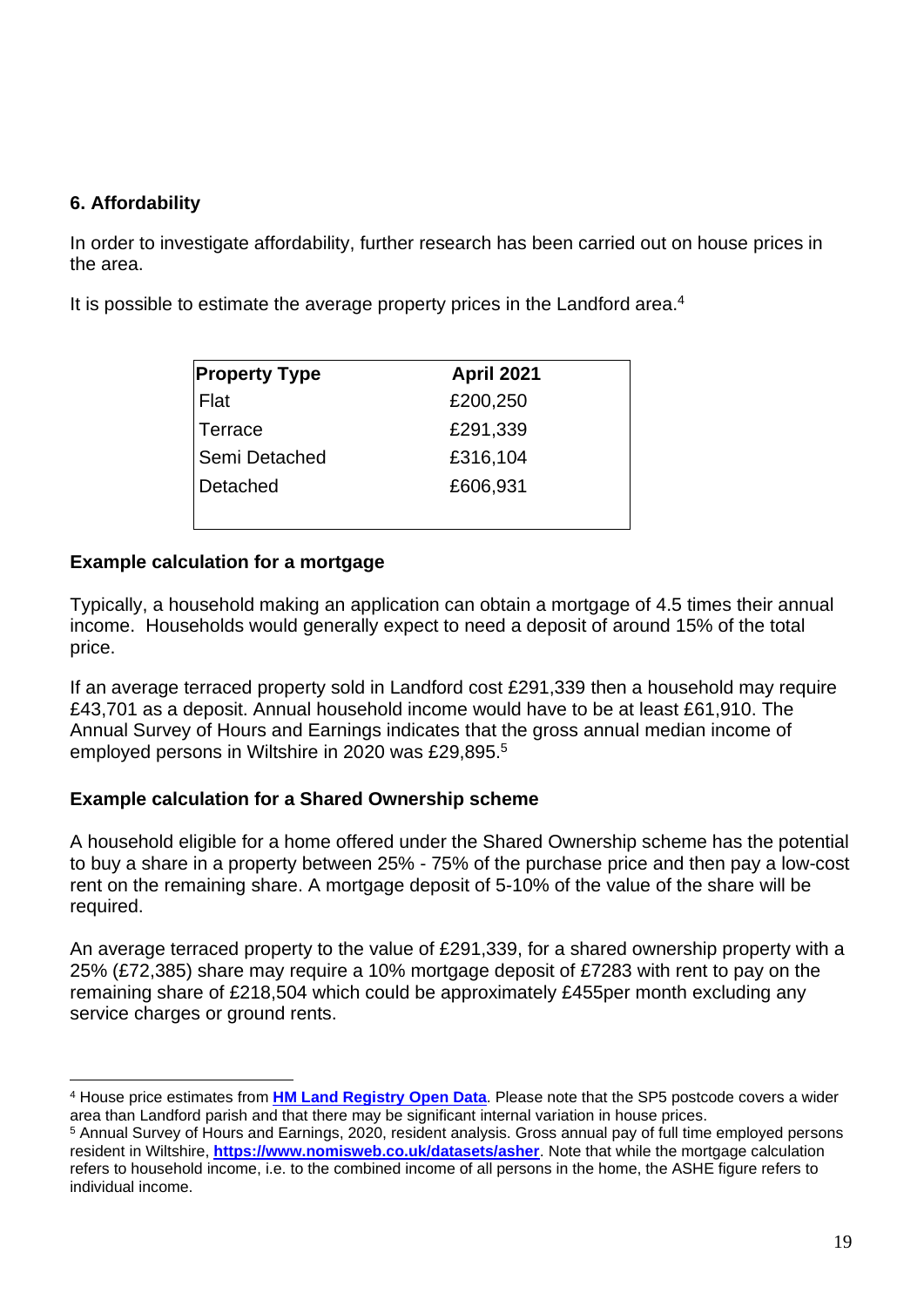- The sale prices above are from the local post code area. It is recognised that homes in rural parishes will have higher prices than those in the towns in the same post code. The value of a particular size of property in a village may vary to a wider degree than in a town and may be subject to a much lower turnover. Therefore, it would be difficult to establish comparative prices for homes for sale in a village alone.
- In respect of rent affordability calculations, the starting point for these calculations is 80% of open market rents in the area. The average open market rents in the parish might relate to properties with a larger floor area and surrounding grounds, rather than the average within the area that the local market rent is calculated by. Homes specifically built as affordable housing would be delivered at a more standard specification, keeping the values lower.
- It would be unlikely that a household would be able to purchase a property on the open market in this parish without a large deposit, some equity in an existing property or a substantial income.
- First time buyers seeking open market housing would generally struggle to meet the criteria necessary for obtaining their own home.
- In some cases intermediate housing (shared ownership or low cost market housing) would be a suitable option, whilst in other instances affordable rented accommodation would be appropriate.

#### **7. Summary**

This survey's recommendations (see Section 8 below) concentrate on those households who are **unable** to afford accommodation on the open market.

This is just a quarter of the research needed for this assessment: the Housing Register of Wiltshire Council, the local Strategic Housing Market Assessment and the advice from allocation staff who manage the Register must also be taken into account.

- In April 2021, there were three households on the Wiltshire Council Housing Register with one seeking one bedroom accommodation and two seeking two bedroom accommodation.
- The 2011 Census recorded ten social homes in the parish. $6$  These properties represent 2.2% of the total housing in Landford, which is lower than the Wiltshire affordable housing average of 14.7%.<sup>7</sup>
- The social housing in Landford had a zero re-let rate in the past year: from the first to the fourth quarter of 2020/2021 no social homes were re-let in the parish.<sup>8</sup>
- The low levels and turnover of social housing in the parish suggest that **none** of the households responding to section two of this survey and in need of affordable

<sup>6</sup> Table QS405EW, 2011 Census: Tenure – Households, English parishes / Welsh communities.

<sup>7</sup> Table QS405EW, 2011 Census: Tenure – Households, local authorities in England and Wales.

<sup>8</sup> Wiltshire Council, Housing Strategy, live tables.